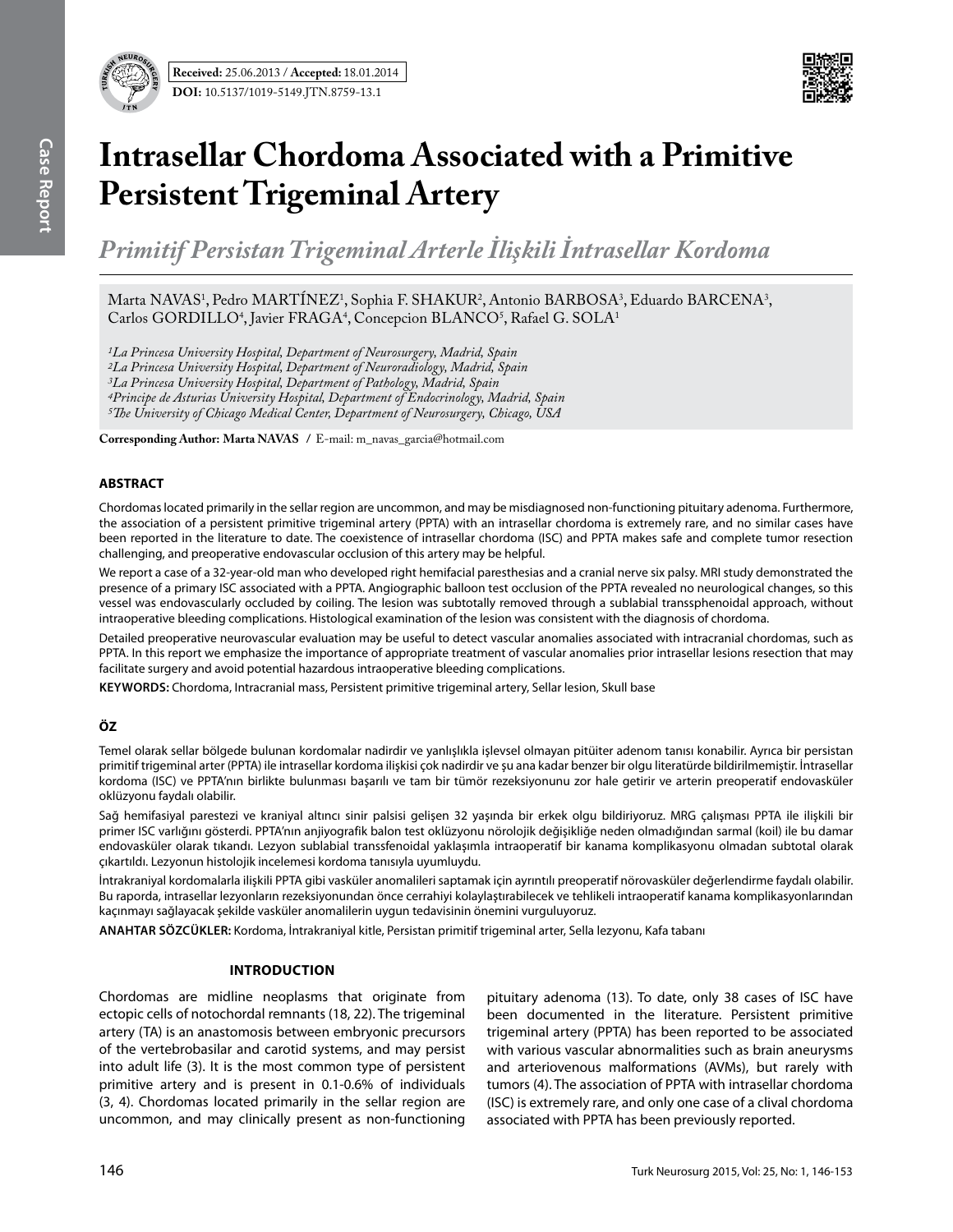We report a case of a primary ISC associated with PPTA, which was preoperatively occluded using endovascular techniques, permitting further surgical resection of the tumor. Despite a recent review that described only 22 patients with primary ISC since 1960, our extensive retrospective review of the literature yielded 16 additional cases of chordoma with sellar involvement (15, 44).

#### **Case Report**

A 32-year-old male presented to our outpatient clinic for surgical evaluation of a large sellar mass. He complained of intermittent retro-orbital headache, diplopia and right facial paresthesias. On physical examination, a right cranial nerve (CN) six palsy was observed, albeit there were no symptoms or signs of pituitary dysfunction. Ophthalmological examination revealed a right-sided afferent pupillary defect, a left temporal homonymous hemianopsia, and horizontal diplopia.

Computed tomographic (CT) scans revealed a large heterogeneous contrast-enhancing intrasellar mass (2.5 x 3.4 x 2.8 cm) with parasellar extension to the cavernous sinus, invasion of the sphenoid sinus, as well as erosion of the dorsum sellae and the sellar floor (Figure 1A, B). High resolution 1.5T magnetic resonance imaging (MRI) demonstrated that the lesion elevated and stretched the optic chiasm, protruded into both cavernous sinuses, and extended posteriorly to the prepontine cistern close to the basilar artery. The lesion enhanced heterogeneously after gadolinium administration, and exhibited moderate peripheral enhancement (Figure 1C, D). A vessel-like structure was also identified within the tumor, extending from the right intracavernous internal carotid artery to the basilar artery, corresponding to a PPTA (Figure 1E). Because of these findings, cerebral angiography was performed and demonstrated that the basilar and carotid arteries proximal and distal to the PPTA were both well-developed; the left posterior cerebral comunicating artery (PCoA) was permeable and right vertebral artery was hypoplastic. Balloon test occlusion (BTO) of the PPTA at 15 minutes did not reveal neurological changes. A microcatheter



**Figure 1: A)** Non-contrast and **B)** contrast**-**enhanced axial CT scan. **C)** Axial T1-weighted MRI with contrast showing an enhancing, well circumscribed lesion. **D)** Coronal T2-weighted MR image demonstrating heterogeneous hyper- and hypo-intense signal of the tumor. **E)** Sagittal T1-weighted MR image with contrast that reveals a vascular tubular-like structure within the tumor (arrow). **F)** Preoperative cerebral angiogram vertebral injection confirming a PPTA (arrow).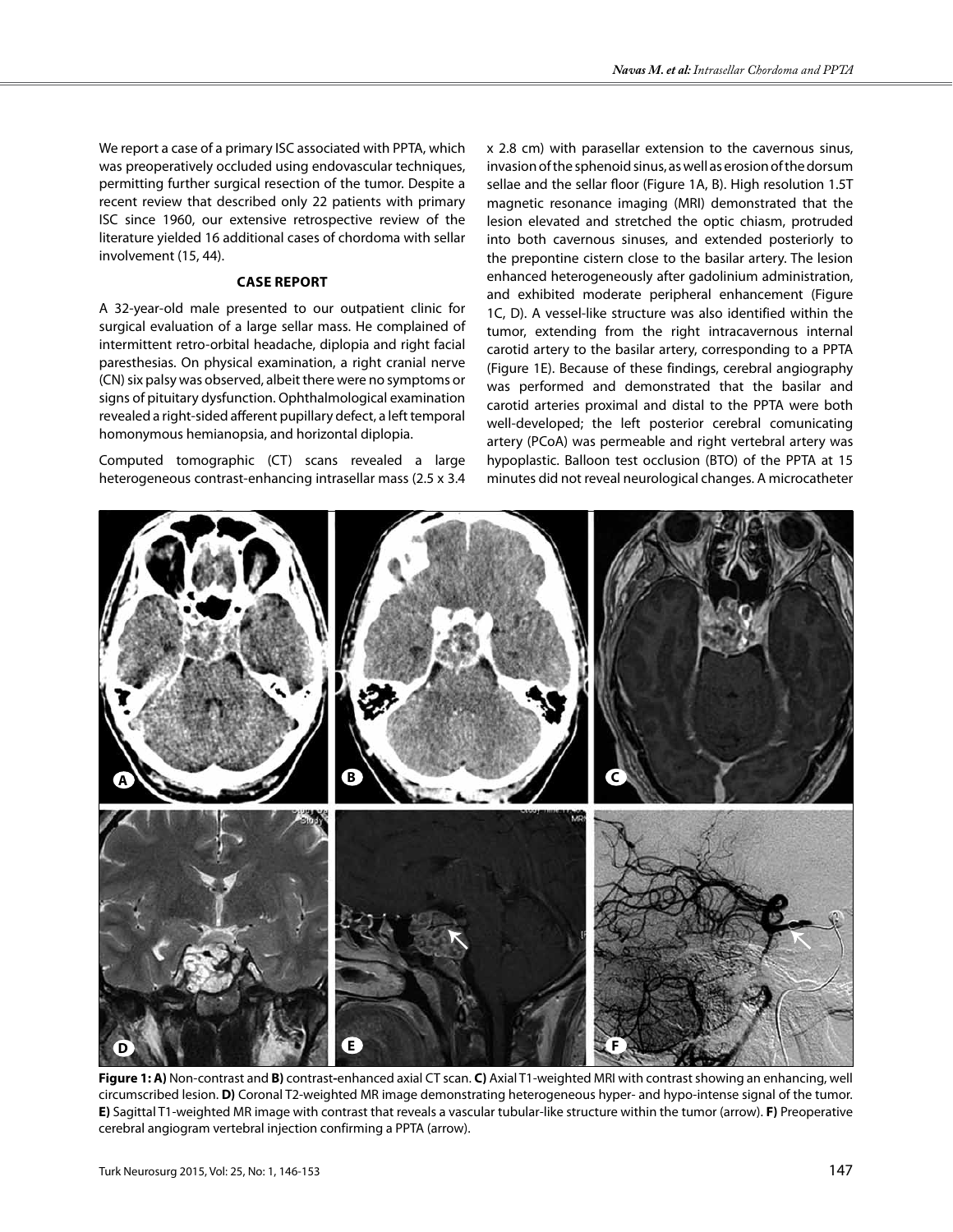was subsequently used to catheterize the PPTA through the right vertebral artery, and 16 cm of coils were delivered for complete occlusion of the PPTA (Figure 1F).

Despite a slightly elevated basal prolactin level (26.4 ng/ mL, reference value 3.5-19.5 ng/mL) other endocrinological investigations of pituitary function were normal. Based on the endocrinological evaluation as well as preoperative CT, MRI, and cerebral angiography, the presumed diagnosis of the lesion was ISC or chondrosarcoma associated with PPTA.

The patient underwent surgery for tumor resection, using a sublabial transsphenoidal (TSS) approach guided by neuronavigation. After opening the dura, a yellow, encapsulated, and soft lesion with a necrotic component was seen protruding into the sphenoid sinus. The tumor was debulked using microsurgical technique with bipolar forceps and pituitary curettes. The lateral and posterior limits of the lesion were moderately hemorrhagic and exhibited a rubbery consistency. The portion of the tumor adherent to the medial walls of the cavernous sinus could not be resected safely and so a subtotal resection was achieved.

Light microscopy revealed a solid pattern of cells arranged in cords. Neoplastic cells appeared embedded in a myxoid intercellular matrix and exhibited large, round eosinophilic cytoplasm containing multiple vacuoles, characterizing typical physaliphorous cells (Figure 2A, B). Immunohistochemical (IHC) analysis showed strong positivity for cytokeratin AE1- AE3 as well as endothelial membrane antigen (EMA) (Figure 2C, D). The final pathological diagnosis was ISC.

Postoperatively, the patient did well and had no endocrinological impairments, except for transient diabetes insipidus. The patient experienced significant improvement of his right hemifacial paresthesias, diplopia and visual field deficit. MR



**Figure 2:** Photomicrographs obtained from tumor specimens. **A)** Hematoxylin and eosin (H&E) stained (original magnification x 200). **B)** Physaliphorous cells, with eosinophilic cytoplasm and multiple vacuoles (H&E, original magnification x400). **C)** Immunohistochemical staining revealing the tumor cells to be strongly positive for cytokeratin AE1/ AE3 (original magnification x40). **D)** Chordoma cells showing focal staining for EMA (original magnification x40).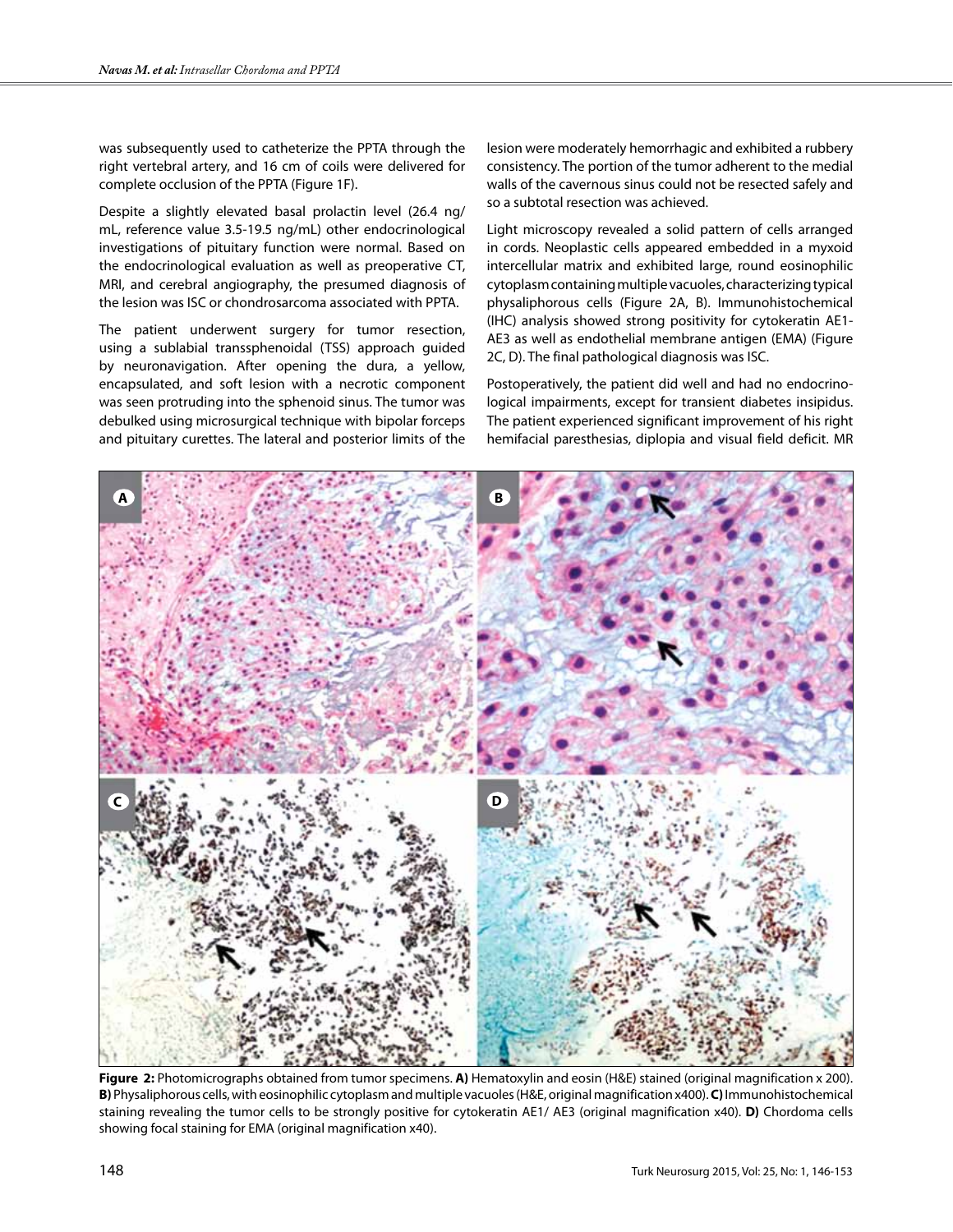study performed four months after the surgical procedure displayed subtotal tumor removal as well as optic chiasm and pons decompression (Figure 3A-C). Six months after surgery, the patient remained asymptomatic and was referred to the oncology department for radiotherapy.

## **DIscussıon**

Chordomas are rare, slow-growing malignant tumors that arise from remnants of the notochord and consequently are located rostrally and caudally along the midline of the neuroaxis (6,15, 27, 44). Chordomas represent approximately 2% of all malignant tumors of the bone and 0.1% to 0.2% of all intracranial neoplasms (42). The incidence of intracranial chordomas shows a slight male predilection (6:5) and they often appear in younger patients. Approximately 50% of chordomas develop in the sacrococcygeal region, 35% in the sphenoccipital region, and 15% in spinal vertebrae (15, 22). Chordomas primary involving the sellar region are rare (15).

The trigeminal artery is the largest of the fetal carotidbasilar anastomotic arteries. It persists for the longest embryonic period and is usually obliterated by the 11.5 to 14 mm embryonic stage, after the development of PCoA. Additionally, it is the most common of the primitive carotidbasilar anastomoses that persist into adulthood, with an estimated incidence of 0.1% to 1% on cerebral angiograms (3). PPTA has been reported to be associated with various vascular abnormalities, such as brain aneurysms and arteriovenous malformations (AVMs), and only rarely has it been described together with central nervous system (CNS) tumors (4). In fact, our case is only the second to describe a chordoma associated with PPTA. Baltsavias et al. reported the first case of a co-existing clival chordoma and PPTA that was lacerated during surgery (4). Thus, the present case is the first to document ISC associated with a PPTA.

A recent review by Hirosawa et al reported on 22 patients with ISC (15,44). In the present study, however, we performed a systematic review of all cases of primary ISC previously

reported in the literature since 1960 and identified 38 such cases (1, 2, 5, 7-17, 19-30, 32-38, 40-44, 46, 47). Table I summarises the clinical information recorded from the cases of ISC included in this study.

Neuroradiographical imaging features are useful in the preoperative diagnosis of skull base chordomas. On CT scans, these tumors are seen as slow-growing masses with bony erosion and calcifications or bone fragments within the tumor (5). CT can be more useful than MRI for detecting calcified masses such as chordoma (5,45). On MRI chordomas usually appear hypointense on T1-weighted images (T1WI), whereas T2WI shows high-signal intensity. Calcifications or bone fragments appear as low-intensity areas in the tumor (5, 19). After gadolinium administration, ISC shows heterogeneous enhancement (15, 31). Additional studies with dynamic MR imaging and spectroscopy may help differentiate ISC from other skull base lesions (27, 44).

Histologically, chordomas are composed of lobules separated by fibrous tissue and neoplastic cells are arranged in cords, columns, or trabeculae. Ultrastructurally, chordomas lack malignant features such as necrosis or hemorrhage, although occasional mitotic figures and cellular pleomorphism may be present, that is of no prognostic significance (5, 15, 44). The immunohistochemical profile of chordomas includes reactivity to cytokeratins, vimentin, and epithelial membrane antigen (EMA) (15). Chordomas containing a cartilaginous matrix are classified as chondroid chordoma (14).

The current published literature regarding the management of intracranial chordomas is mixed, but most authors agree that optimal treatment consists of gross-total surgical resection followed by high-dose local radiation therapy (1, 12, 34, 36). Gross-total resection is challenging, however, and can rarely be achieved given the anatomical constraints and infiltrative nature of the lesion. Subsequently, Crockard et al proposed that the surgical goal should be maximal, safe cytoreduction, with the least collateral damage (7). In



**Figure 3A-C:** MR study performed 4 months after the surgical procedure demonstrating wide decompression of the pons after subtotal tumor removal in addition to structures suggestive of the presence of filling materials (fatty tissue and hemostatic material). Arrowheads indicate residual tumor located at dorsum of sella and the right cavernous sinus.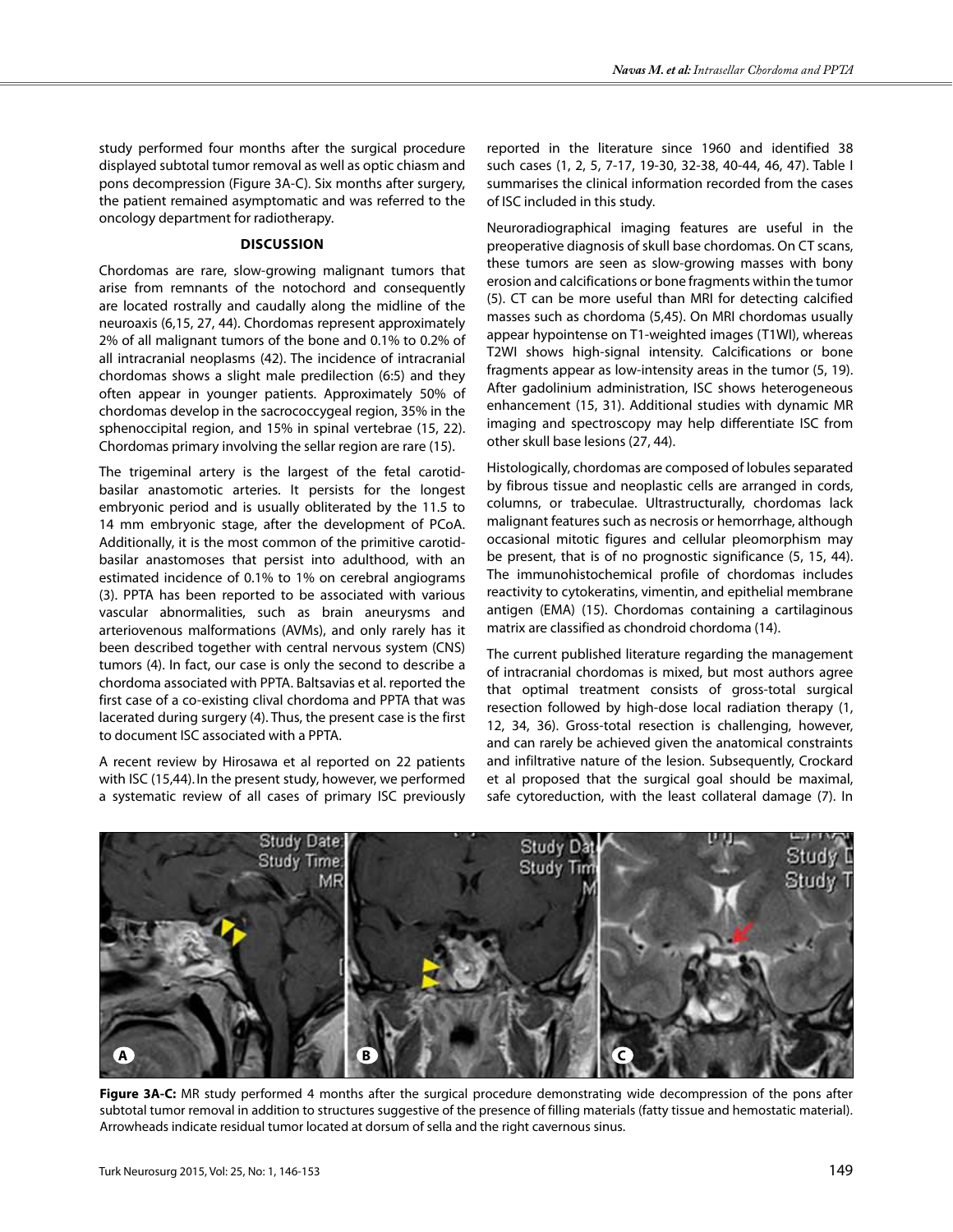| Follow up<br>$(m$ onths),<br><b>Status</b> | 12, Alive                            | 48, Alive                                         | 20, Dead                     | 48, Dead                       | (UR to chordoma)<br>60, Dead | 36, Dead                       | 18, NA                     | 96, Dead                          | 5, Alive                                   | 54, Alive                              | 42, NR                      | 60, NR                                 | NA, NA                   | NA, NA                      | 84, NA                             | 11, NA                              | NR, Alive                            | NR, NR                                                                        | NR, NR                                                             | 3, Alive                | 14, Alive                     | 54, Alive                        |
|--------------------------------------------|--------------------------------------|---------------------------------------------------|------------------------------|--------------------------------|------------------------------|--------------------------------|----------------------------|-----------------------------------|--------------------------------------------|----------------------------------------|-----------------------------|----------------------------------------|--------------------------|-----------------------------|------------------------------------|-------------------------------------|--------------------------------------|-------------------------------------------------------------------------------|--------------------------------------------------------------------|-------------------------|-------------------------------|----------------------------------|
| Adjuvant<br>Therapy                        | $\stackrel{\mathtt{o}}{\mathcal{Z}}$ | $\frac{1}{2}$                                     | RT (60 Gy)                   | $\gtrsim$                      | RT (50 Gy)                   | RT (35 Gy)                     | $\stackrel{\circ}{\simeq}$ | F                                 | F                                          | 납                                      | F                           | $\overline{R}$                         | RT (60 Gy)               | $\frac{1}{2}$               | RT (61 Gy)                         | RT (50 Gy)                          | $\frac{1}{2}$                        | F                                                                             | RT (50 Gy)                                                         | PBT                     | RT (60 Gy)                    | F                                |
| Surgery                                    | Frontal craniotomy (STR)             | Frontal craniotomy (STR)                          | Craniotomy (STR)             | Frontal craniotomy<br>(STR x2) | Frontal craniotomy (STR)     | Frontal craniotomy<br>(STR x2) | ≨                          | Autopsy                           | $craniotomy + TSS (STR)$<br>Frontotemporal | TSS (STR)                              | TSS (STR)                   | TSS (STR)                              | $\frac{1}{2}$            | $\lessgtr$                  | ≨                                  | $\lessgtr$                          | Craniotomy (STR)                     | TSS (STR)                                                                     | Pterional craniotomy<br>(STR)                                      | TSS (STR)               | TSS (NR)                      | Pterional craniotomy<br>(STR x2) |
| Dysfunction<br>Endocrine                   | $\frac{1}{2}$                        | $\frac{1}{2}$                                     | $\frac{1}{2}$                | Hypopituitarism                | Amenorrhea                   | $\frac{1}{2}$                  | Amenorrhea                 | $\frac{1}{2}$                     | Hypothyroidsm,<br>acromegaly               | $\frac{\alpha}{\beta}$                 | $\widetilde{\Xi}$           | $\widetilde{\Xi}$                      | ≨                        | galactorrhea<br>Amenorrhea, | ≸                                  | $\lessgtr$                          | $\frac{1}{2}$                        | $\frac{1}{2}$                                                                 | $\frac{1}{2}$                                                      | Hyperprolactinemia      | $\frac{\alpha}{2}$            | $\frac{1}{2}$                    |
| Location<br>Sellar                         | $SS + SI$                            | $IS + PS$                                         | $\overline{6}$               | $15 + 55 + 15$                 | $S + SS + PS$                | $15 + 55 + 55$                 | $\overline{6}$             | $S + SS + IS$                     | $SS + 5$                                   | $15 + 55 + 55$                         | $SS + SI$                   | $\overline{6}$                         | $S + SS + PS$            | $S + SS + PS$               | $SS + SI$                          | $S+SS$                              | $SS + SI$                            | $IS + PS$                                                                     | $S + PS$                                                           | $S4 + S$                | $\overline{6}$                | $15 + 55 + 55$                   |
| Symptoms                                   | Hemianopsia                          | Diplopia, eyelid ptosis,<br>right facial numbness | III CN palsy                 | Chiasmal compression           | Headache, hemianopsia        | Hemianopsia, III CN palsy      | Headache                   | II, III, IV, V, VI CN dysfunction | Bitemporal hemianopsia                     | Headache, diplopía,<br>facial numbness | Bitemporal hemianopsia      | Diplopia, III, IV and<br>VI CN palsies | Disorientation           | $\frac{1}{2}$               | visual impairment<br>Exophthalmos, | visual impairment<br>Diplopia, Left | Left temporal blindness,<br>eye pain | decreased visual acuity, IV, V CN palsies<br>Diplopia, left eyelid ptosis and | Headache, blurred vision, right eyelid<br>ptosis, facial neuralgia | Diplopia                | adache, visual loss<br>а<br>Н | Left Blindness                   |
| (months)<br>DOS                            | $\overline{C}$                       | >12                                               | $\stackrel{\triangle}{\geq}$ | $\infty$                       | $\overline{z}$               | 4                              | 180                        | $\frac{1}{2}$                     | $\overline{24}$                            | 12                                     | $\overline{24}$             | 30                                     | 2 weeks                  | $\overline{\phantom{a}}$    | $\overline{1}$                     | $\infty$                            | $\infty$                             | $\overline{c}$                                                                | $\overline{C}$                                                     | $\circ$                 | 27                            | 3                                |
| <b>Age</b><br>Sex                          | 52, F                                | 22, F                                             | 53, M                        | 51, M                          | щ<br>42,                     | 47, M                          | 52, F                      | 63, F                             | 41, M                                      | 51, M                                  | 60, M                       | 57, F                                  | 66, M                    | 39, F                       | 48, M                              | 53, F                               | 26, M                                | 61, M                                                                         | 45, M                                                              | 34, M                   | 42, M                         | 37, F                            |
| <b>Authors &amp; Year</b>                  | Werner et al., 1960 (47)             | Werner et al., 1960 (47)                          | Belza, 196 (5)               | Falconer et al., 1968 (10)     | Falconer et al., 1968 (10)   | Falconer et al., 1968 (10)     | Steimlé et al., 1969 (41)  | Chadduck, 1973(6)                 | Mathews et al., 1974 (29)                  | Firooznia et al., 1976 (11)            | Firooznia et al., 1976 (11) | Firooznia et al., 1976 (11)            | Cremoux et al., 1980 (8) | Cremoux et al., 1980 (8)    | Pluot et al., 1980 (34)            | Pluot et al., 1980 (34)             | Tan et al., 1982 (42)                | Takahashi et al., 1982 (43)                                                   | Takahashi et al., 1982 [(43)                                       | Elias* et al., 1985 (9) | Raffel et al., 1985 (35)      | Arnold et al., 1986 (2)          |

**Table I:** All Cases of Intrasellar Chordoma Reported in the Literature

Table I: All Cases of Intrasellar Chordoma Reported in the Literature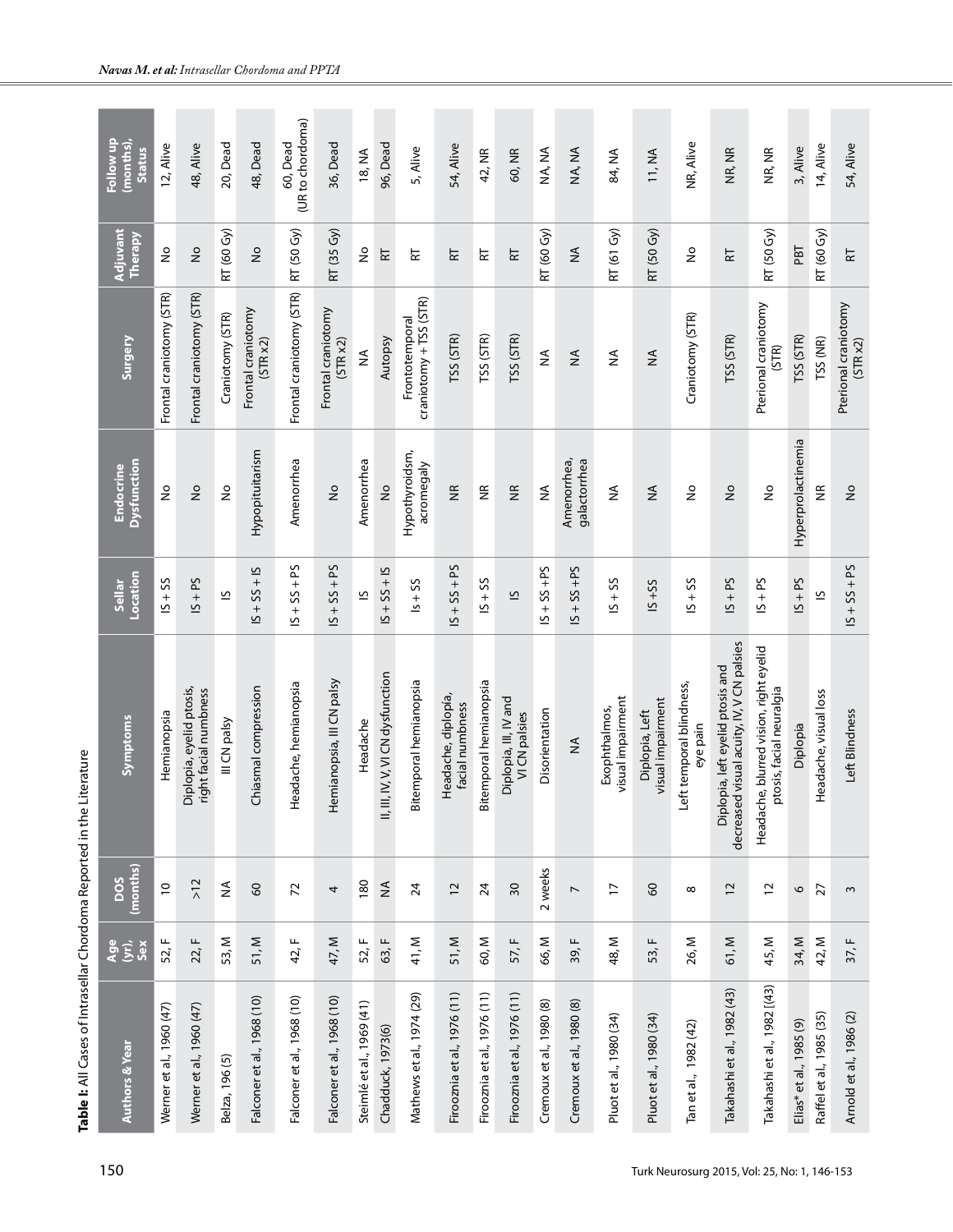| Follow up<br>(months)<br><b>Status</b> | NA, NA                    | 120, Alive                                                            | 24, NA                    | NR, NR                      | NR, NR                                           | 48, Alive                             | 15, NR                   | (UR to chordoma)<br>4, Dead | 72, Dead (UR to<br>chordoma) | NR, NR                  | NA, NA                     | NR, NR                            | NR, Alive                          | 2, Alive                      | (UR to chordoma)<br>4, Dead                            | 6, Alive                                      | 6, Alive                                                  | 9, Alive                           | 4, Alive                                         |                                                                                                                                                                                                                                                                                                                                                                                                                                                                |
|----------------------------------------|---------------------------|-----------------------------------------------------------------------|---------------------------|-----------------------------|--------------------------------------------------|---------------------------------------|--------------------------|-----------------------------|------------------------------|-------------------------|----------------------------|-----------------------------------|------------------------------------|-------------------------------|--------------------------------------------------------|-----------------------------------------------|-----------------------------------------------------------|------------------------------------|--------------------------------------------------|----------------------------------------------------------------------------------------------------------------------------------------------------------------------------------------------------------------------------------------------------------------------------------------------------------------------------------------------------------------------------------------------------------------------------------------------------------------|
| Adjuvant<br>Therapy                    | ≨                         | $\lessgtr$                                                            | ≸                         | $\frac{\alpha}{\beta}$      | $\widetilde{\Xi}$                                | RT (60cG)                             | $\frac{1}{2}$            | $\frac{1}{2}$               | $\stackrel{\circ}{\simeq}$   | $\widetilde{\Xi}$       | $\lessgtr$                 | $\frac{1}{2}$                     | 눉                                  | $\frac{1}{2}$                 | $\stackrel{\mathtt{o}}{z}$                             | 눈                                             | $\frac{1}{2}$                                             | 군                                  | 납                                                |                                                                                                                                                                                                                                                                                                                                                                                                                                                                |
| Surgery                                | ≨                         | Recurrence at 8 yr with<br>Pterional craniotomy<br>TSS (STR)<br>(STR) | ≸                         | Frontal craniotomy (TR)     | craniotomy (STR)<br>TSS + Frontal                | TSS (STR)                             | TSS (STR)                | TSS (STR)                   | Autopsy                      | EEA (STR)               | ≨                          | TSS (Biopsy)                      | TSS (Biopsy)                       | TSS (STR)                     | Frontal craniotomy<br>(STR)                            | Bifrontal craniotomy<br>(STR)                 | Pterional craniotomy<br>(STR)                             | EEA (TR x2)                        | TSS (STR)                                        |                                                                                                                                                                                                                                                                                                                                                                                                                                                                |
| Dysfunction<br><b>Endocrine</b>        | ≨                         | Hypopituitarism                                                       | ≸                         | Hyperprolactinemia          | $\frac{1}{2}$                                    | $\frac{1}{2}$                         | $\frac{1}{2}$            | Hyperprolactinemia          | ş                            | $\frac{1}{2}$           | ≨                          | Hypopituitarism                   | Hypopituitarism                    | $\frac{1}{2}$                 | hyperprolactinemia<br>hypothyroidism,<br>Hypogonadism, | hyperprolactinemia<br>Subclinical             | Hyperprolactinemia                                        | Hyperprolactinemia                 | Hyperprolactinemia                               |                                                                                                                                                                                                                                                                                                                                                                                                                                                                |
| Location<br>Sellar                     | ≨                         | $SS + 5$                                                              | $S + SS + PS$             | $SS + SI$                   | $15 + 55$                                        | $15 + 55 + 55$                        | $IS + PS$                | $S + SS + PS$               | $\overline{6}$               | $15 + SPH$              | ≨                          | $-S4 + SS + PS+$<br><b>H</b> S    | $S + SS + PS +$<br>ЪÆ              | $\overline{\mathbf{c}}$       | $15 + 55$                                              | $15 + 55 + 55$                                | $\overline{6}$                                            | $S1 + S2$                          | $SS + 5S$                                        |                                                                                                                                                                                                                                                                                                                                                                                                                                                                |
| Symptoms                               | $\lessapprox$             | Visual impairment                                                     | visual impairment<br>Left | Bilateral visual impairment | decreased LOC, IS + IV<br>hemorrhage<br>Vomiting | Diplopia, headache, visual impairment | Right upper lid ptosis   | Right eye scotoma           | Asymptomatic                 | Headache, double vision | ≨                          | Visual impairment,<br>VI CN palsy | Visual impairment,<br>III CN palsy | Headache, hemianopsia         | Headache, diplopía,<br>visual impairment               | Headache, diplopía, bitemporal<br>hemianopsia | eyelid ptosis, bitemporal<br>hemianopsia<br>III CN palsy, | Headache, diplopia,<br>VI CN palsy | Diplopia, VI CN palsy, hemifacial<br>parestesias | *: Chondroid chordoma; <b>NR</b> (all categories): information not reported; <b>NA</b> (all categories): information not available; sex —Mt Male; F: Female; symptoms — <b>CN:</b> cranid nerve; <b>IV: i</b> ntraventricular; <b>IS:</b> Intrasellar;<br>LOC: Level of consciousness; Sellar location — IS: Intrasellar; SS: Suprasellar; IS: Infrasellar; Sugery — TSS: Transphenoidal approach; EEA: Endonasal endoscopic approach; TR: Total removal; STR: |
| (months)<br>DOS                        | $\lessgtr$                | $\lessgtr$                                                            | $\overline{c}$            | $\omega$                    | 1 day                                            | $\sim$                                | $\overline{\phantom{0}}$ | $\frac{4}{2}$               | Incidental<br>finding        | 3 weeks                 | ≨                          | $\frac{\alpha}{2}$                | $\widetilde{\Xi}$                  | $\circ$                       | $\sim$                                                 | $\sim$                                        |                                                           | $\overline{ }$                     | $\overline{c}$                                   |                                                                                                                                                                                                                                                                                                                                                                                                                                                                |
| <b>Age</b><br>šê                       | 10 cases                  | 67, F                                                                 | 58, F                     | 56, M                       | 70, F                                            | 61, M                                 | 80, F                    | 63, F                       | 75, M                        | 54, F                   | 69 cases                   | 75, F                             | 78, F                              | 57, F                         | 57, M                                                  | 64, F                                         | 61, F                                                     | 73, F                              | 32, M                                            |                                                                                                                                                                                                                                                                                                                                                                                                                                                                |
| <b>Authors &amp; Year</b>              | Sautner et al., 1993 (37) | Kagawa et al., 1993 (20)                                              | Pinzer* et al., 1993 (33) | Kikuchi et al., 1994 (24)   | Lee* et al., 1998 (27)                           | Thodou et al., 2000 (44)              | Thodou et al., 2000 (44) | Thodou et al., 2000 (44)    | Kakuno et al., 2002 (21)     | Shin et al., 2004 (38)  | Sidorkin et al., 2009 (40) | Koutourousiou et al.,<br>2010(25) | Koutourousiou et al.,<br>2010 (25) | et al., 2010 (17)<br>Mohammed | et al., 2011 (15)<br>Hirosawa*                         | lacob et al., 2012 (16)                       | Wang et al., 2012 (46)                                    | Karamchandani et al.,<br>2012 (22) | Present study, 2013                              | Subtotal removal; Adjuvant treatment — <b>RT:</b> Radiotherapy, Gry. Greys, <b>PBT:</b> Proton beam therapy; Follow up/ Status — <b>UR:</b> Unrelated.                                                                                                                                                                                                                                                                                                         |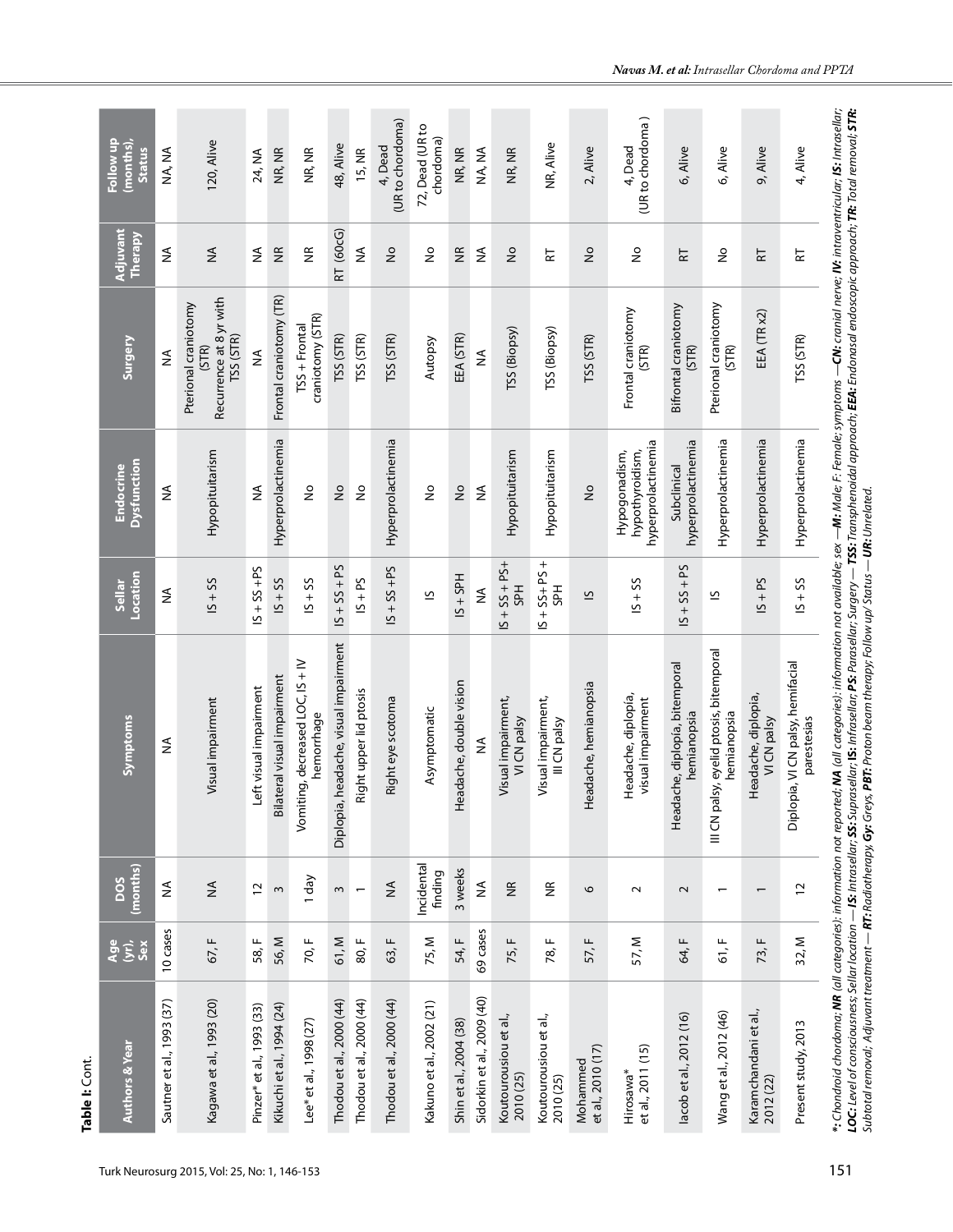terms of operative approach, a variety of strategies have been developed to access skull base chordomas: transcranial, transsphenoidal (TSS), extended endonasal endoscopic (EEE), transpalatal and transmandibular approaches (23, 32, 34, 40). In cases of ISC, TSS and EEE approaches have been advocated allowing satisfactory tumor resection as well as decompression of the suprasellar compartment, optic chiasm and cavernous sinus (17, 26, 34). The transcranial route was used widely throughout the 1950s and 1960s, perhaps following Cushing´s abandonment of TSS (7, 28). Today, a transcranial approach may be indicated in cases of ISC with lateral suprasellar extension or in the setting of sphenoid sinusitis or ecstatic midline carotid arteries where a transnasal approach is contraindicated (7, 28). Our outcomes analysis of ISC cases summarized in Table I demonstrated a higher mortality rate in patients who underwent craniotomy (5 mortalities) versus TSS (1 mortality).

Because of the close proximity of skull base chordomas to vital structures and infiltrative nature of the tumor, the majority of chordoma resections are incomplete, and adjuvant radiation therapy is usually recommended (44). Conventional fractionated radiotherapy has been most commonly used, although there have been advancements in photon therapy (Gamma Knife, CyberKnife, and IMRT) that have helped to avoid excessive dosing to surrounding skull base tissues (1). Postoperative radiotherapy has been recommended to prolong disease-free survival, but its effect on improving overall survival is not well-established (18, 44).

Intraoperatorive hemorrhage from vascular structures, like the cavernous sinus, ICA, basilar artery, and persistence primitive vessels, may be potentially fatal and one of the most feared complications of TSS or EEE approaches. Subsequently, relationships of skull base tumors to intracranial vessels, should be carefully evaluated preoperatively with an angiogram, particularly when those surgical approaches are used (3). The decision to occlude PPTA must take into account the particular anatomical variation, branches, and its association with other cerebrovascular variants and disorders, all of which determine the safety of such a procedure (3, 4). This paper provides new insight into the need of suitable preoperative management of primitive carotid-basilar anastomoses that persist into adulthood before attempting surgical removal of sellar tumors, in order to achieve extensive surgical resection avoiding intraoperative life-threatening vascular complications.

## **Conclusıon**

Chordomas arising primarily in the sella turcica are rare lesions that may be misdiagnosed as non-functional pituitary adenoma. The association of ISC with PTTA is even more exceptional. Accurate preoperative diagnosis of ISC with vascular anomalies using MRI alone remains challenging because of its low incidence. For this reason, preoperative angiography may be indicated in select cases in order to allow for possible endovascular occlusion of the vascular anomaly identified. Modern microsurgical techniques together with endovascular occlusion of PPTA, can result in extensive surgical resection of ISC without intraoperative vascular complications.

#### **References**

- 1. Alonso-Basanta M, Lustig RA, Kennedy DW: Proton beam therapy in skull base pathology. Otolaryngol Clin N Am 44:1173-1183, 2011
- 2. Arnold H, Herrmann HD: Skull base chordoma with cavernous sinus involvement. Partial or radical tumour-removal?. Acta Neurochir (Wien) 83:31-37, 1986
- 3. Azab W, Delashaw J, Mohammed M: Persistent primitive trigeminal artery: A review. Turk Neurosurg 22:399-406, 2012
- 4. Baltsavias G, Valavanis A: Endovascular occlusion of a lacerated primitive trigeminal artery during surgical resection of clival chordoma. A case report. Int Neuroradiology 16: 204-207, 2010
- 5. Belza J: Double midline intracranial tumors of vestigial origin: Contiguous intrasellar chordoma and suprasellar craniopharyngioma. Case report. J Neurosurg 25:199-204, 1966
- 6. Chadduck WM: Unusual lesions involving the sella turcica. South Med J 66:948-955, 1973
- 7. Crockard HA, Steel T, Plowman N, Singh A, Crossman J, Revesz T, Holton JL, Cheeseman A: A multidisciplinary team approach to skull base chordomas. J Neurosurg 95:175-183, 2001
- 8. De Cremoux P, Turpin G, Hamon P, de Gennes JL: Intrasellar Chordoma. Sen Hop 56:1769-1773, 1980
- 9. Elias Z, Powers SK: Intrasellar chordoma and hyperprolactinemia. Surg Neurol 23:173-176, 1985
- 10. Falconer MA, Bailey IC, Duchen LW: Surgical treatment of chordoma and chondroma of the skull base. J Neurosurg 29:261-275, 1968
- 11. Firooznia H, Pinto RS, Lin JP, Baruch HH, Zausner J: Chordoma: Radiologic evaluation of 20 cases. Am J Roentgenol 127: 797-805, 1976
- 12. Forsyth PA, Cascino TL, Shaw EG, Scheithauer BW, O´Fallon JT, Dozier JC, Piepgras DG: Intracranial chordomas: A clinicopathological and prognostic study of 51 cases. J Neurosurg 78:741-747, 1993
- 13. Gokalp HZ, Naderi S: A case of intracranial chordoma associated with pituitary adenoma. J Neurosurg Sci 35: 103-105, 1991
- 14. Heffelfinger MJ, Dahlin DC, MacCarty CS, Beabout JW: Chordomas and cartilaginous tumors at the skull base. Cancer 32:410-420, 1973
- 15. Hirosawa RM, Santos ABA, França MM, Fabris VE, Castro AVB, Zanini MA, Nunes VS: Intrasellar chondroid chordoma: A case report. ISRN Endocrinol 2011:259392, 2011
- 16. Iacob G, Craciun M, Parascan L, Sajin M: Intra et parasellar chordoma. Case report. Rom Neurosurg 19:23-27, 2012
- 17. Jho HD, Carrau RL: Endoscopic endonasal transsphenoidal surgery: Experience with 50 patients. J Neurosurg 87:44-51, 1997